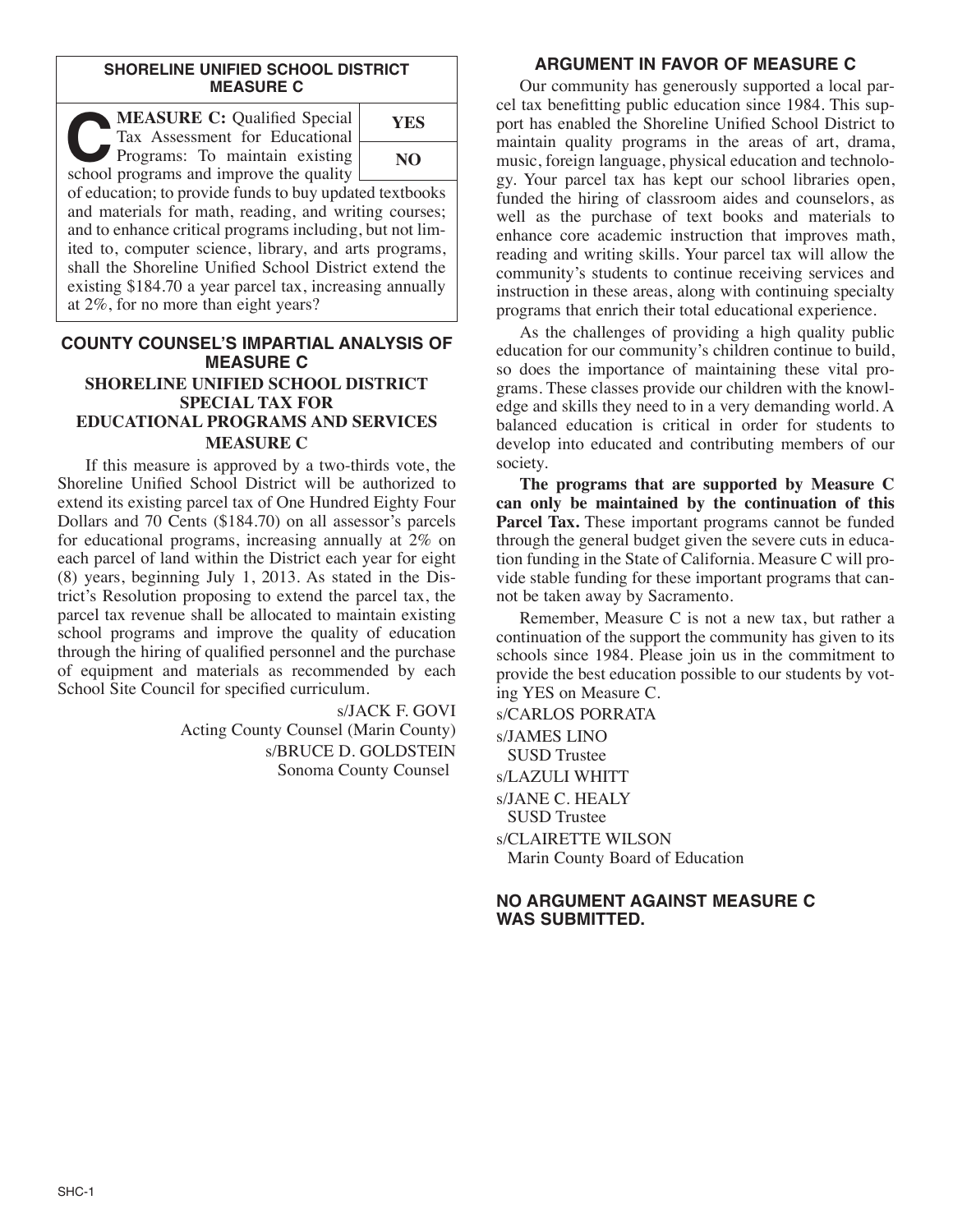## **FULL TEXT OF MEASURE C SHORELINE UNIFIED SCHOOL DISTRICT RESOLUTION NO. 2011.12.11** RESOLUTION ORDERING A SPECIAL TAX ELEC-TION, ESTABLISHING SPECIFICATIONS OF THE ELECTION ORDER, AND REQUESTING CONSOLI-DATION WITH OTHER ELECTIONS

WHEREAS, a high quality, free and community-supported elementary and secondary public school system is essential to the preservation and growth of a strong, stable and demographic society; and

WHEREAS, the ability of society's political, social and economic institutions to adapt and effectively function in a world of rapid change depends upon an informed and well-educated citizenry; and

WHEREAS, a high-quality local public school program is vital to a community's well-being because among other effects, it fosters growth of the greatest natural human resource any society can have – the minds of its youth, it strengthens the ability of its younger members to cope successfully in a competitive society, it preserves and enhances real property values, it promotes civic pride and participation in community affairs, it reinforces traditional values, it increases individual awareness of the duties and responsibilities of citizenship in a participatory system of government, and because it attracts to the community new members who share these goals; and

WHEREAS, it is the goal of the Shoreline Unified School District to provide a rich, fully integrated and comprehensive academic program for students through the hiring of qualified personnel and the purchase of equipment and material as recommended by each School Site Council; and

WHEREAS, Section 4 of Article XIIIA of the California Constitution and Government Code Sections 50075, 50076, 50077, 50079 and 53720 et seq. authorize school districts to levy a special tax to raise funds for the purpose of conducting its business upon the approval of two-thirds of the votes cast by voters voting upon such a special tax proposal; and

WHEREAS, the Shoreline Unified School District Board of Trustees explicitly recognizes that it may not impose an ad valorem real property tax to meet its special needs; and

WHEREAS, it is the intention on the Governing Board of the Shoreline Unified School District to conduct an election to maintain and expand school programs on November 6, 2012, at which time the registered voters of the Shoreline Unified School District will be given an opportunity to vote on a qualified special tax assessment; and

WHEREAS, the General Election will take place on November 6, 2012, and it is the desire of the Governing Board of the Shoreline Unified School District that this election to maintain and expand programs be consolidated with the General Election, and

NOW, THEREFORE, BE IT RESOLVED, that the Governing Board of the SHORELINE UNIFIED

#### SCHOOL DISTRICT as follows:

Section 1. An election is hereby called to be held within the boundaries of the Shoreline Unified School District to maintain and expand school programs, and is requested to be consolidated with the General Election to be held on November 6, 2012. The following measure shall be submitted to the registered voters within the Shoreline Unified School District at this election:

Said election is hereby called to be held within the boundaries of the Shoreline Unified School District at which election shall be submitted to the qualified voters within the Shoreline Unified School District the following measure, to wit:

MEASURE C: To maintain existing school programs and improve the quality of education; to provide funds to buy updated textbooks and materials for math, reading, and writing courses; and to enhance critical programs including, but not limited to, computer science, library, and arts programs, shall the Shoreline Unified School district extend the existing \$184.70 a year parcel tax, increasing annually at 2.0% for no more than eight years?

The parcel tax revenue shall be allocated to provide a rich, fully integrated and comprehensive academic program for students through the hiring of qualified personnel and the purchase of equipment and materials as recommended by each School Site Council in the following areas:

LIBRARY PROGRAM COMPUTER SCIENCE AND TECHNOLOGY MUSIC ART FOREIGN LANGUAGE CLASSROOM AIDES COUNSELING DRAMA FIELD TRIPS PHYSICAL EDUCATION NUTRITION EDUCATION/SCHOOL GARDENS SUPPORT OTHER ACADEMIC/EDUCATIONAL PROGRAMS (not to exceed 10% of the total parcel tax revenue)

Section 2. The revenue derived from this qualified special tax assessment to maintain and expand school programs shall be used solely and exclusively for the purposes set forth above.

Section 3. If any provision of this section or of any other section of this Resolution or the application thereof to any person or circumstances is held invalid, such invalidity shall not affect other provisions or applications of this section or of any other section of this Resolution which can be given effect without the invalid provision or application, and to this end, the provision of this section and other sections of this Resolution are severable.

Section 4. The text of the measure as displayed on each individual ballot shall be abbreviated and shall read as follows: